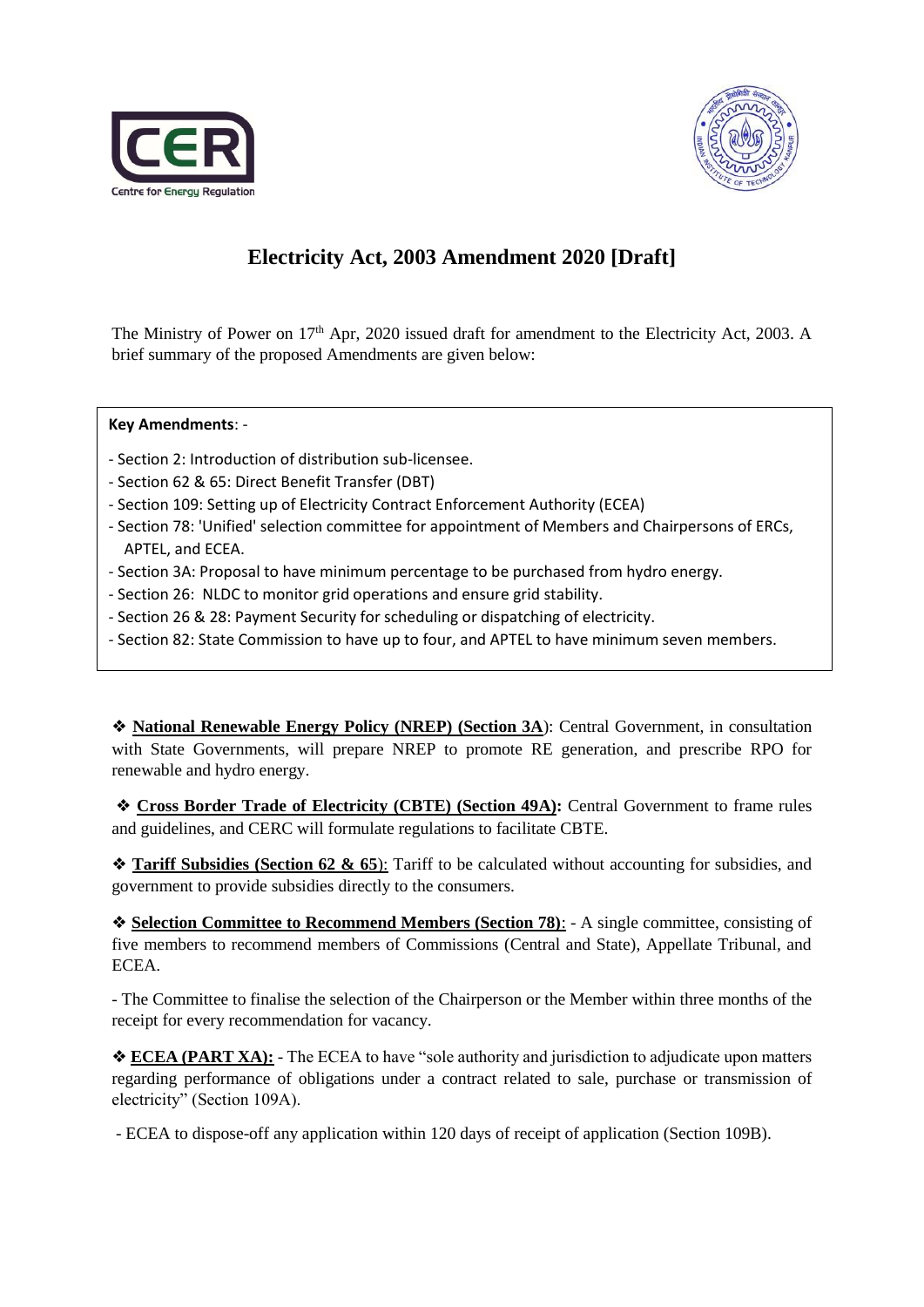- ECEA to consist of a Chairperson, two or more Judicial Members, and three or more Technical Members (Section 109C).

### ❖ **Appellate Tribunal (Section 110 & 112)**:

- A person can appeal against the order of ECEA at Appellate Tribunal.

- The Appellate Tribunal to have a Chairperson and minimum seven members.

#### ❖ **Punishment for Non-compliance of Directions by Appropriate Commission (Section 142):**

- In case of contravention against the provisions of the Act, max. 1 crore for each contravention, and in case of a continuing failure to meet directives, an additional penalty of max. 1 lakh/day.

- In case of non-compliance of RPO, 0.50/kWh for shortfall in first year, 1/kWh for the second year, and 2/kWh for non-compliance continuing after the second year.

The MoP Document can be accessed [here.](https://powermin.nic.in/sites/default/files/webform/notices/Letter_dated_27_April_2020_for_extension%20of%20time%20for%20seeking%20comments.pdf)

#### **CER Opinion:**

- **1) Standard Guidelines for Distribution sub-licensee (DSL) and franchisee**
- ❖ The set of standard guidelines for award of DSL and franchisee should be formulated by the Central Government in consultation with State Government and the SERCs. These guidelines should define the mode of award for DSL (outright sale, lease, etc.), role of competitive bidding, duration, commercial arrangements, sharing of risk and regulatory provisions thereof.
- ❖ Visibility of operations and regulatory purview for franchisee also needs to be enhanced.
- ❖ SERCs would need to amend distribution license and the relevant regulations to segregate the provisions applicable to the distribution licensee and the distribution sub-licensee. For example, the provisions related to the sub-licensed areas would now need to be excluded from the original licensed areas to avoid multiplicity of accountability.
- ❖ Will the respective SERC be able to cancel DSL in case of its failure to meet the provisions of the Act and regulations of the respective SERC?

#### **2) PPA allocation to DSL**

- ❖ Commercial arrangement for award of DSL should also specify if the sub-licensee would be allocated the existing PPAs, or provided electricity at pooled price by the existing holding/bulk supply company of the state or would be allowed to make own arrangement for power purchase.
- ❖ As the DSL would not require a license for power trading, would it be allowed to make its own power procurement? If so, the existing distribution licensee will be saddled with expensive PPAs unless the same is allocated to the DSL.

#### **3) National Renewable Energy Policy**

❖ National Renewable Energy Policy (Section 3A), should be formulated after consultation with the State Governments as their active participation in policy formulation can help in achieving the RE target.

### **4) Large Hydro as RE**

- MoP notification dated 8<sup>th</sup> March, 2019 "Large-Hydro" (>25 MW) has been declared as "Renewable". This expanded definition for renewable energy can be enshrined in the Act itself. Draft Amendment differentiates between 'Renewable' and 'Large Hydro'. Further, Hydro Purchase Obligation (HPO) is notified to be a part of non-solar RPO.
- **5) RPO**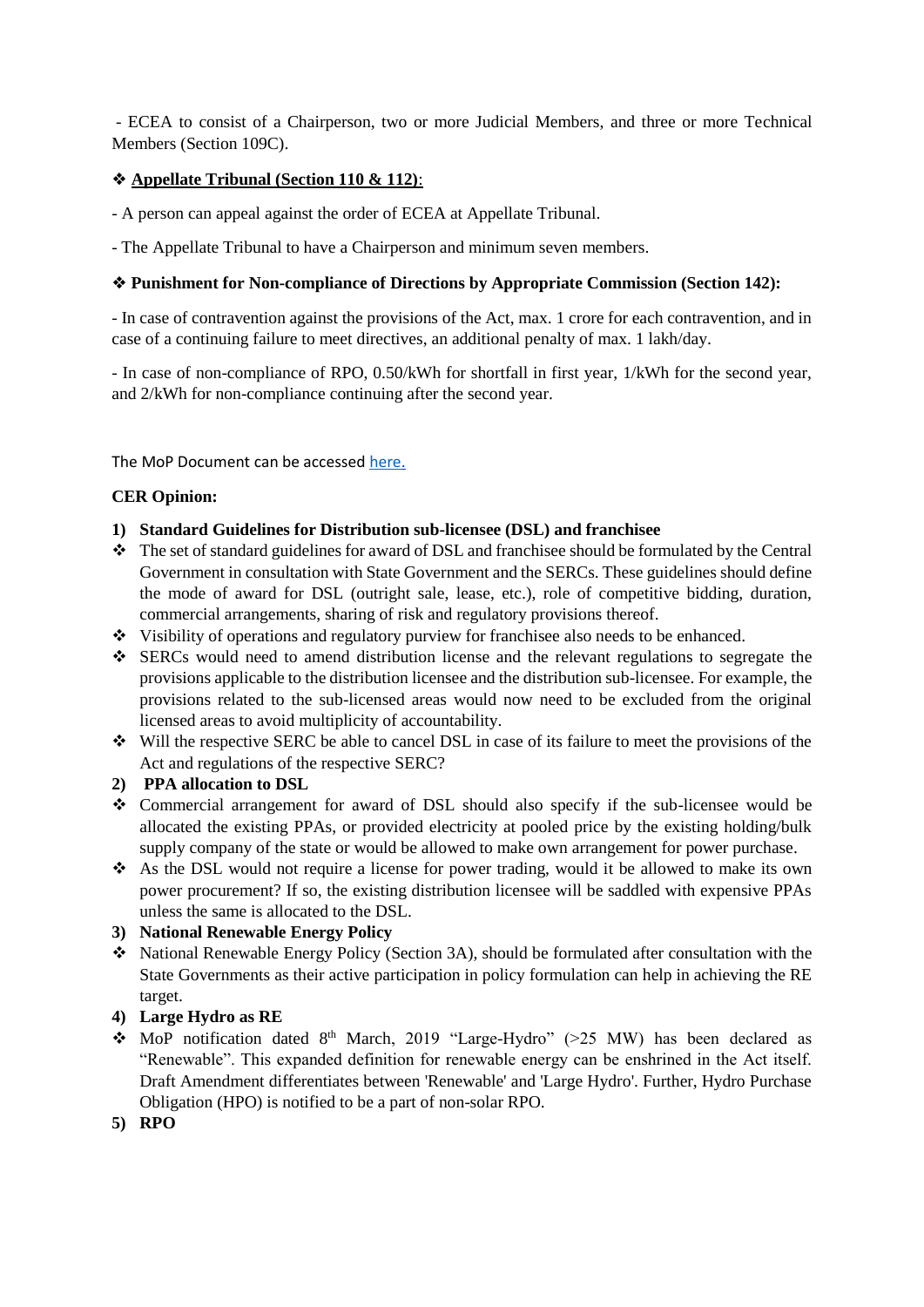- ❖ The Act does not specifically provide for separate categorization (and hence differential treatment) - 'solar' and 'non-solar RPO'. Given that, cost of solar energy has declined significantly, the two sub-categories should be merged together to enhance liquidity and economic efficiency.
- ❖ The NREP should provide for differential RPO across states due to disparity of RE resources, generation mix as well as consumer mix.
- ❖ Section 3A NREP "prescribing" RPO, Section 86 (1) (e) SERCs "**specifying**" RPO, as **prescribed by the Central Government**, Section 86 (4) - SERC to be **guided** by the NREP, and Section 61 (i) - Tariff regulations to be guided by the National Electricity Policy and tariff policy by NREP, thus, needs to be appropriately amended.

## 6) **Renewable Generation Obligation (RGO)**

- ❖ Section 176 (2) empowers the Central Government to specify RGO. The Act should also provide for RGO compliance framework, penalty for shortfall in RGO and applicability of RECs. Further, the concurrence of RPO and RGO requires that these targets to be set in coordination so as to synchronize the overall RE target for the country.
- ❖ RGO should be specified within the framework of NREP as it impacts the whole power system as well as its economics.

# 7) **Integrated Resource Planning for Capacity Adequacy**

The provision for specifying adequate capacity resources (Section 176 (2) (ae)) should be part of the National Electricity Policy (NEP). While this will enhance system reliability, it can significantly influence overall cost burden for the consumers. The NEP should provide for adequate reserve at the regional level considering coincidental peak demand growth and growing share of VRE across the constituent states.

### 8) **Storage as Generator or Licensee**

- ❖ Economic storage can address variability associated with RE generation, and can also play along the arbitrage opportunities across time of the day. The Act should identify a role for storage services and its regulations.
- ❖ If storage is a part of 'generation' or 'distribution' business, separate license should not be required.
- ❖ In case of stand-alone storage or operation of storage asset for arbitrage by a generator, the same should be a licensed activity as it can influence market outcome as well as system operation.

### 9) **RPO Compliance**

- $\triangle$  A new proviso in Section 86 (1) (e) can be inserted to allow for banking/roll-over of the noncomplied RPO quantum to offer flexibility to the obligated entities.
- ❖ The proposed penalty for non-compliance of RPO creates a perverse incentive not to comply and pay penalty if REC equivalent price is more than penalty for the respective year of non-compliance. Hence, the penalty should be set at the forbearance price of REC.

### **Further Reading:**

*- [Anoop Singh, A market for renewable energy credits in the Indian power sector, Renewable and](https://ssrn.com/abstract=2760197)  [Sustainable Energy Reviews, 13\(3\), April \(2009\).](https://ssrn.com/abstract=2760197)*

*- [Anoop Singh, Economics, Regulation, and Implementation Strategy for Renewable Energy](https://papers.ssrn.com/sol3/papers.cfm?abstract_id=3440253)  [Certificates, in India Infrastructure Report OUP \(2010\).](https://papers.ssrn.com/sol3/papers.cfm?abstract_id=3440253)*

❖ RPO penalties imposed on and paid for by the DISCOMs/obligated entities should not be passed through the ARR, or included in other charges. The RPO shortfall penalty collected should be deposited in a new fund, may be called RPO Fund, which may be utilized for promotion/adoption of RES, particularly to enable creation of monitoring and forecasting infrastructure for Rooftop PV.

### 10) **Development of REC and Ecerts Market**

❖ Section 66 may be amended as follows "The Appropriate Commission shall endeavor to promote the development of a market (including trading) in power, REC, Energy Efficiency, and Energy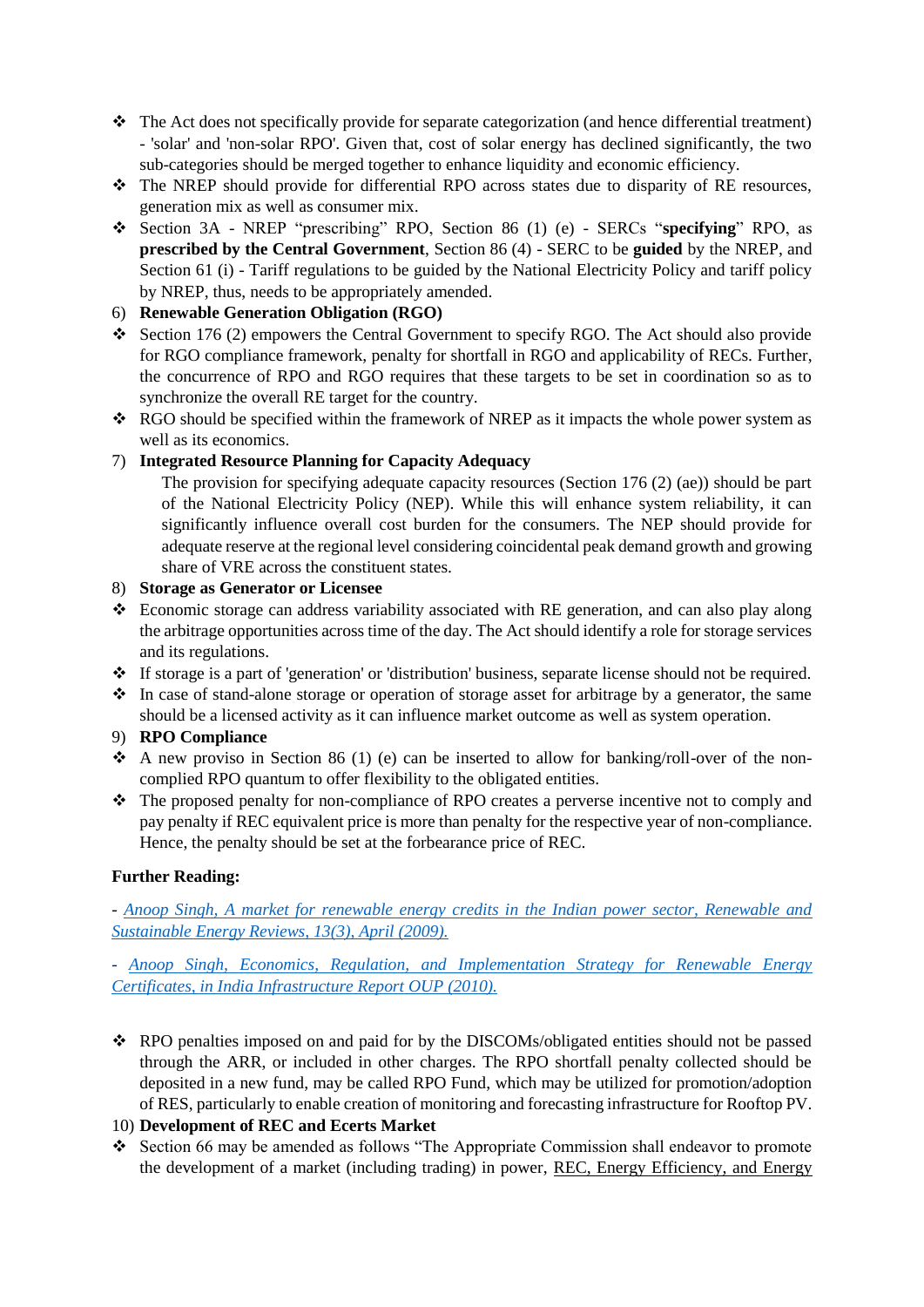Futures in such manner as may be specified and shall be guided by the National Electricity Policy and National Renewable Energy Policy referred to in Section 3 and 3A respectively in this regard."

❖ NEP and NREP should be included reference to REC and Ecerts as well.

## **11) Tariff Design**

❖ To enable design of economically efficient tariffs, which evolve with the technological and market developments in the sector, Section 62 (3) may be amended as follows:

"The Appropriate Commission shall not, while determining the tariff under this Act, show undue preference to any consumer of electricity but may differentiate according to the consumer's load factor, power factor, voltage, reliability, total load/sanctioned load/maximum demand, prepayment, total consumption of electricity during any specified period or the time at which the supply is required of consumption of electricity or the geographical position of any area supply, the nature of supply and the purpose for which the supply is required."

❖ To provide for effective implementation of demand response program, a provision for reliabilitydifferentiated tariff is suggested to be incorporated above.

Further, this should also provide for unbundling of distribution tariff in network and energy related charges.

 $\bullet$  Only Max. Tariff during Shortage (Section 62 (1) (a)) - Provided that the Appropriate Commission may, in case of shortage of supply of electricity, fix the minimum and maximum ceiling of tariff for sale or purchase of electricity in pursuance of an agreement, entered into between a generating company and a licensee or between licensees, for a period not exceeding one year to ensure reasonable prices of electricity.

### 12) **Carriage and Content Separation for Phased Retail Competition**

Separate provision can be mandated for carriage and content separation, with flexibility to the state governments in phasing it across the identified license/sub-license areas. Further, the appropriate tariff regulation should also provide for unbundling of distribution and retail supply tariff.

### 13) **Open Access - Cross Subsidy Surcharge**

While amendment to Section 42 (2) (3 Proviso) lets the state commission be guided by the tariff policy for progressive reduction of CS and CSS, state-level flexibility (within a framework) should be provided to account for current status of CS, consumer mix, cost structure etc. across states.

### 14) **Open Access (OA)**

- ❖ Given the limited progress on grant of OA in some of the states, an OA registry mandating publication of the application status and retail, and standardization of the procedures will significantly improve the competitive environment thereof.
- ❖ The procedure and modalities to obtain open access for any consumer/generator connected within an area of franchisee/DSL should be clarified.

### 15) **Market Destination**

 $\triangleq$  Section 26 (Section 28) provides for optimum scheduling and despatch of electricity across (within) RLDC. The Security Constrained Economic Despatch optimizes schedule across entities embedded within the RLDC. An amendment to Section 26, enabling optimized scheduling across the country (including intra-state entities) by the NLDC would strengthen countrywide deployment of Security Constrained Economic Despatch, and ultimate migration towards Market Based Economic Despatch.

### **16) Cross Border Trade of Electricity (CBTE)**

- $\div$  The CBTE is currently restricted to the nodal agencies identified by the ministry, thus limiting competition in such transactions. Given this barrier to market entry, Section 79 should provide for setting trading margins for import/export of electricity.
- ❖ Development of a regional power market would not only benefit the participating countries but also enhance competition in the market. Addition of new market areas on the Indian power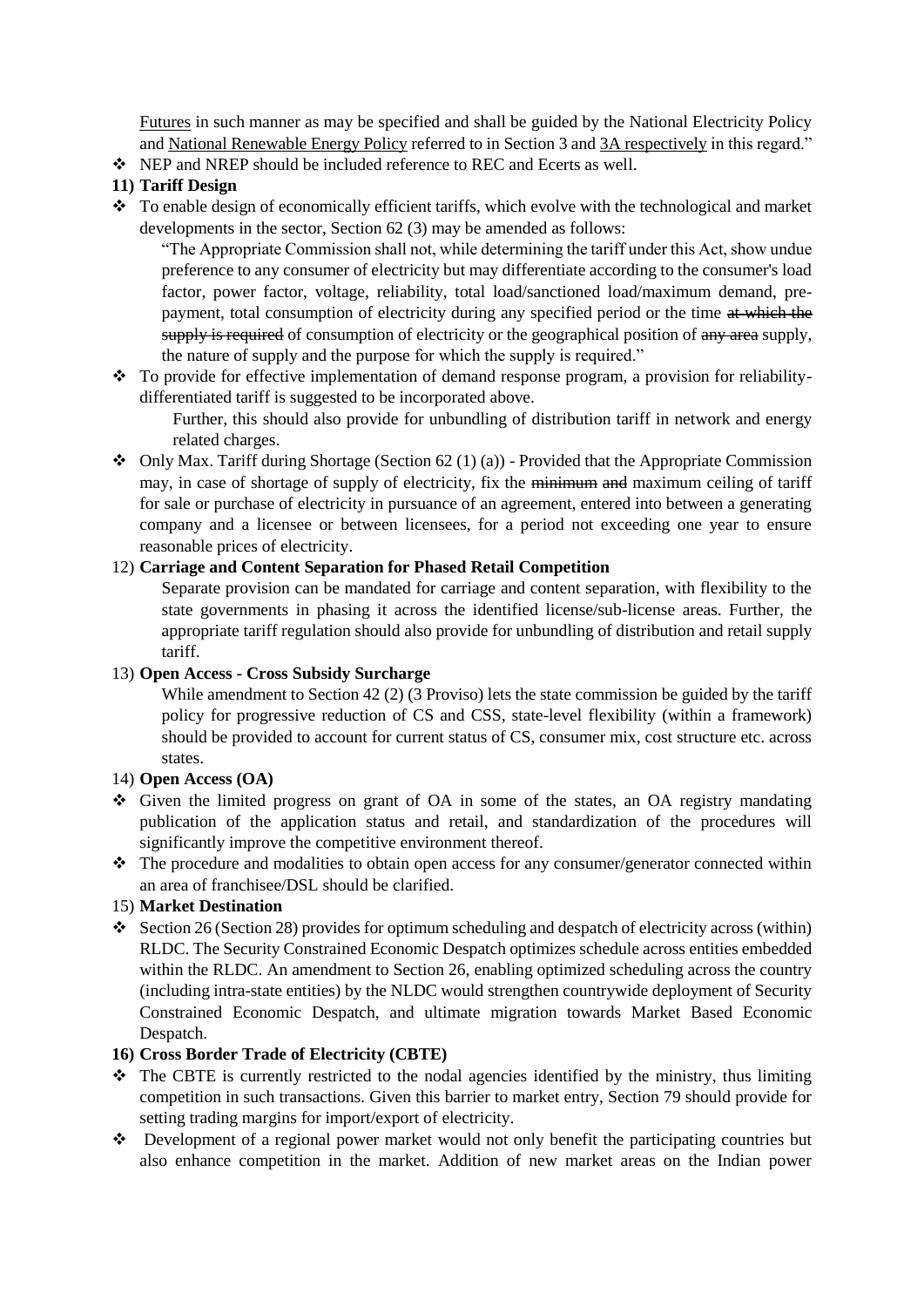exchanges to represent interconnected neighboring countries would enable regional participation. It can be clarified if the CBTE provisions may be guided by bilateral/regional policy.

# **Further Reading:**

*- [Anoop Singh, Tooraj Jamasb, Rabindra Nepal & Michael Toman, Electricity Cooperation in South](https://papers.ssrn.com/sol3/papers.cfm?abstract_id=3440497)  [Asia: Barriers to Cross-Border Trade, Energy Policy \(2018\)](https://papers.ssrn.com/sol3/papers.cfm?abstract_id=3440497)*

*- [Anoop Singh, Tooraj Jamasb, Rabindra Nepal & Michael Toman, Cross-border electricity](https://papers.ssrn.com/sol3/papers.cfm?abstract_id=2622314)  [cooperation in South Asia,Policy Research Working Paper Series 7328, The World Bank \(2015\).](https://papers.ssrn.com/sol3/papers.cfm?abstract_id=2622314)*

*- [Anoop Singh, Priyantha Wijayatunga and P. N. Fernando, Improving Regulatory Environment for a](https://papers.ssrn.com/sol3/papers.cfm?abstract_id=2941305)  [Regional Power Market in South Asia, South Asia Working Paper No. 44, Aug 2016, Asian](https://papers.ssrn.com/sol3/papers.cfm?abstract_id=2941305)  [Development Bank, Manila \(2016\).](https://papers.ssrn.com/sol3/papers.cfm?abstract_id=2941305)*

*- [Anoop Singh, Jyoti Parikh, K.K. Agrawal, Dipti Khare, Rajiv Ratna Panda and Pallavi Mohla,](http://ssrn.com/abstract=3440538)  [Prospects for Regional Cooperation on Cross-Border Electricity Trade in South Asia, IRADe, New](http://ssrn.com/abstract=3440538)  [Delhi \(2013\).](http://ssrn.com/abstract=3440538)*

❖ *The word 'our country' should be replaced with 'territory of India' or 'a license area' in the Section 2 (15a).* 

# **17) Direct Benefit Transfer (DBT) (Section 62 & 65)**

- ❖ The proposed scheme of billing the consumer by the DISCOM on the basis of subsidized tariff, and subsequent claim of subsidy from the government would pose cash-flow challenge to the DISCOMs. For such consumers, prepaid meters financed through prepaid subsidy under DBT would address this hardship.
- ❖ Similar to DBT scheme implemented for LPG, a DBT scheme for the electricity sector (may be called eDBT) can also ensure targeted delivery of subsidy. Unique identification of the 'beneficiary consumer', in case different from the premise owner, would be required for its effective implementation. To avoid cash-flow hardship to Kutir Jyoti/Lifeline consumers and small farmers, subsidy should be reflected in the bill against normal tariff and the same should be directly payable to the DISCOMs.
- ❖ Along with introduction of DBT, flat rate tariff should be withdrawn. This would promote efficient consumption and would make DBT more beneficial for small consumers.

### **18) Unified Selection Committee**

The Proposed Single Selection Committee may face political economy constraints while also presenting its own implementation challenges. Clarification regarding the tenure of selection committee members (especially CS of states by rotation), and its nature being a standing committee should be provided (Section 78).

### **19) Electricity Contract Enforcement Authority**

- ❖ Creation of a new institutional layer (ECEA) for redressing contract related disputes would face the challenge of consensus across states, and may also face challenge to outline the scope of jurisdiction and its power. Barring this, ECEA may address the investor's concern for variety of PPA related disputes.
- ❖ It needs to be clarified if ECEA's jurisdiction will also cover matters related to REC mechanism, solar rooftop projects etc.
- ❖ Since commercial disputes handled by ECEA can significantly influence tariff payable by the consumers, a mechanism for participation of consumer/associations in the ECEA proceedings would help safeguard consumer interests.